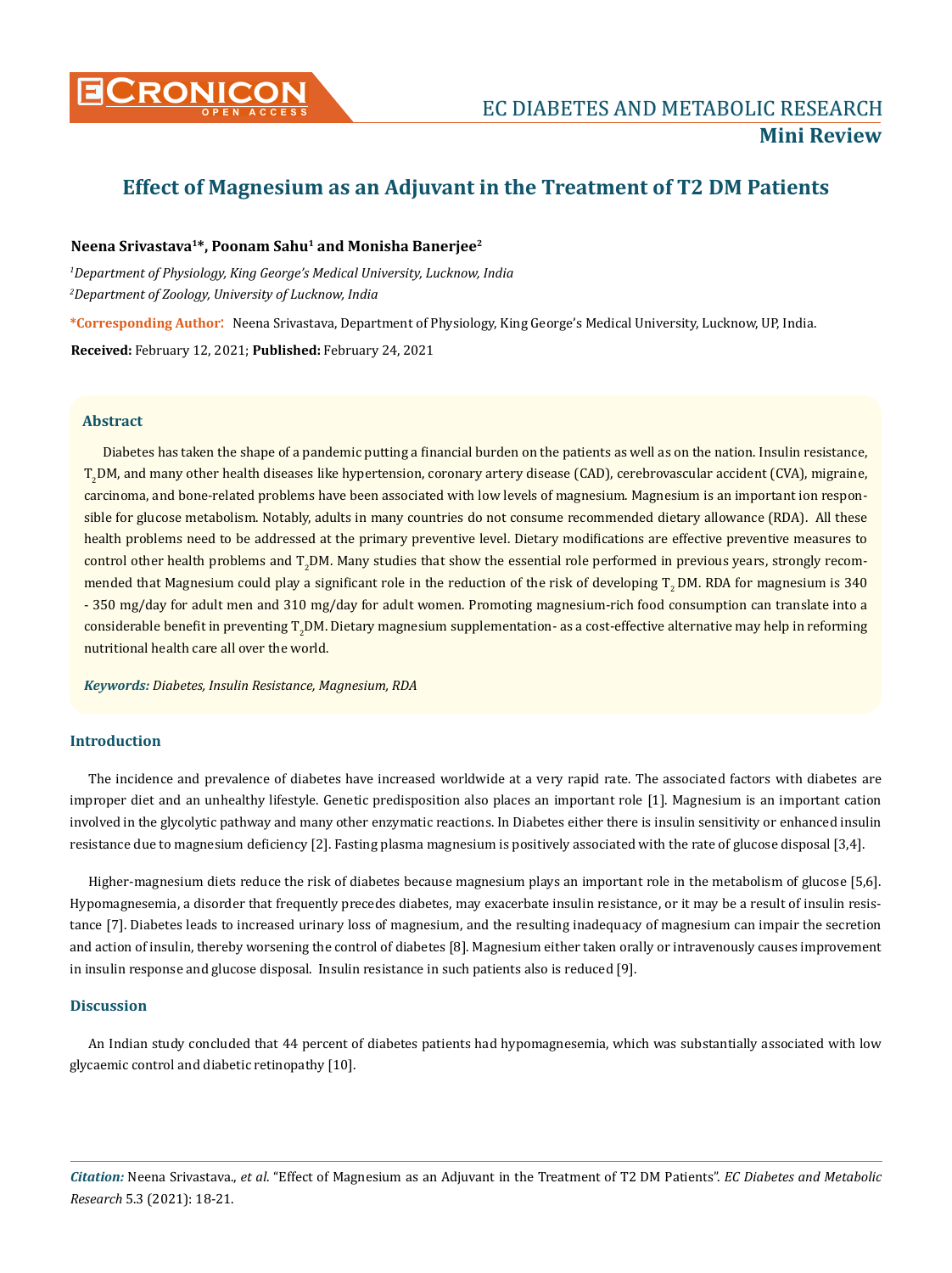| <b>Title Of Study</b>                                                                                                                                                                                               | <b>Study</b><br><b>Population</b>                                                | <b>Administration</b><br>Of:                                      | <b>Result/Conclusion</b>                                                                                                                                         | <b>References</b>         |
|---------------------------------------------------------------------------------------------------------------------------------------------------------------------------------------------------------------------|----------------------------------------------------------------------------------|-------------------------------------------------------------------|------------------------------------------------------------------------------------------------------------------------------------------------------------------|---------------------------|
| Association of serum magnesium with type<br>2 diabetes mellitus and diabetic retinopa-<br>thy                                                                                                                       | Type 2<br>diabetes<br>patients                                                   | Cross-sectional<br>observational<br>study                         | Mg deficiency may increase<br>the risk of diabetic reti-<br>nopathy and poor glycaemic<br>control.                                                               | Kumar, et al., 2019       |
| The Effects of Oral Magnesium Supplemen-<br>tation on Glycemic Response among Type 2<br><b>Diabetes Patients</b>                                                                                                    | Type 2<br>diabetes<br>patients                                                   | 250 mg/day of<br>elemental Mg<br>supplements                      | Oral Mg supplementation<br>reduces insulin resistance<br>and improves the glycaemic<br>control                                                                   | Wafaa et al., 2018        |
| The effect of magnesium supplementation<br>on blood pressure in individuals with insu-<br>lin resistance, prediabetes, or noncommu-<br>nicable chronic diseases: a meta-analysis of<br>randomized controlled trials | BP,<br>noncom-<br>municable<br>chronic dis-<br>eases (type<br>2 diabetes<br>etc) | 365 to 450 mg/d<br>of elemental Mg<br>supplements                 | Magnesium supplementa-<br>tion significantly lowers BP<br>in individuals with insulin<br>resistance, prediabetes                                                 | Dibaba et al., 2017       |
| Higher Magnesium Intake Reduces Risk of<br>Impaired Glucose and Insulin Metabolism<br>and Progression from Prediabetes to Diabe-<br>tes in Middle-Aged Americans                                                    | Type 2<br>diabetes<br>patients                                                   | Food frequency<br>questionnaire                                   | Magnesium supplementation<br>may lower the risk of diabe-<br>tes progression in high-risk<br>individuals like those with IR<br>or prediabetes.                   | Hruby,2014                |
| Oral magnesium supplementation in type II<br>diabetic patients                                                                                                                                                      | Type 2<br>diabetes<br>patients                                                   | 300 mg elemental<br>magnesium                                     | Magnesium imparts beneficial<br>effects on blood glucose, lipid<br>profile, and blood pressure in<br>patients with type II diabetes.                             | Solati et al., 2014       |
| Dietary calcium and magnesium intakes<br>and the risk of type 2 diabetes: the Shang-<br>hai Women's Health Study                                                                                                    | Type 2<br>diabetes<br>patients                                                   | Detailed survey-<br>dietary intake,<br>other lifestyle<br>factors | Calcium and magnesium in-<br>takes may protect against the<br>development of $T_2DM$ .                                                                           | Villegas, et al.,<br>2009 |
| Oral Magnesium Supplementation Im-<br>proves Insulin Sensitivity and Metabolic<br>Control in Type 2 Diabetic Subjects                                                                                               | Type 2<br>diabetes<br>patients                                                   | Oral supplemen-<br>tation with MgCl2<br>solution                  | Restores serum Mg levels,<br>improves insulin sensitiv-<br>ity and metabolic control in<br>type 2 diabetic patients with<br>decreased serum magnesium<br>levels. | Moran and<br>Romero, 2003 |

*Table 1: Summary of the Relationship Between Magnesium and Diabetes.*

Wafaa., *et al.* (2018) concluded that the daily administration of magnesium tablets (250 mg) of elemental magnesium showed a substantial increase in the percentage of HbA1c, HOMA.IR and a slight reduction in fasting blood sugar. Furthermore, the use of magnesium supplements decreased insulin resistance and improved measures of glycaemic control in the diabetic patient [11].

Dibaba., *et al.* (2017) observed the beneficial effect of magnesium supplementation in the regulation of blood pressure, insulin resistance, and cardiovascular diseases [12].

*Citation:* Neena Srivastava., *et al*. "Effect of Magnesium as an Adjuvant in the Treatment of T2 DM Patients". *EC Diabetes and Metabolic Research* 5.3 (2021): 18-21.

19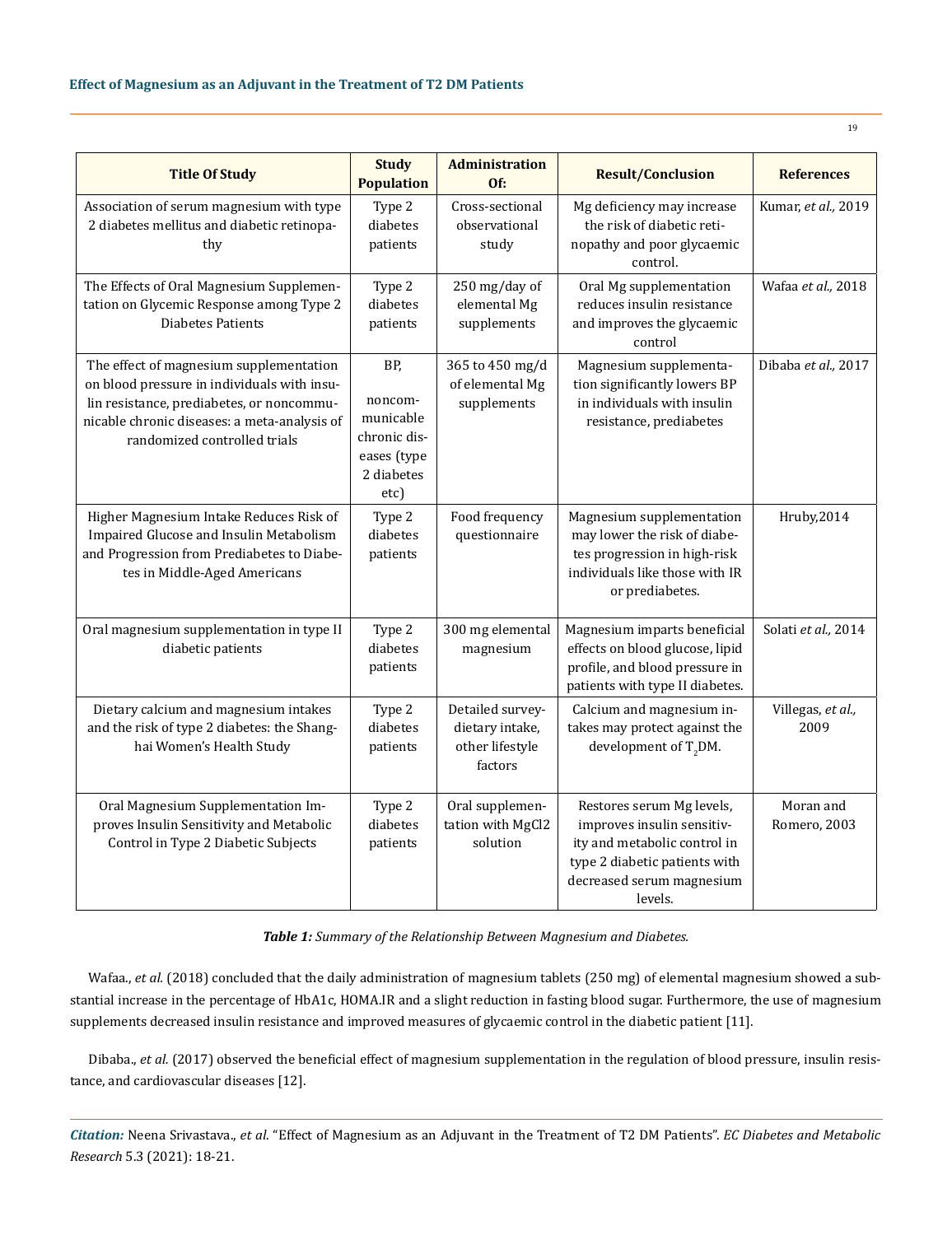A longitudinal study conducted among diabetic patients of the USA showed an association of higher magnesium intake with a lower risk of 32% diabetes incidence [13].

A research study by Solati., *et al.* (2014) concluded that not only supplementation with magnesium can help manage diabetes, but also the effective dosage and period of supplementation, and consideration should be given to patients who need supplementation. Therefore, for patients with diabetes, magnesium is also recommended as an affordable, simple to use, natural adjuvant therapy [14].

Data from a previous study performed by Villegas, *et al.* (2009) also showed a beneficial effect of calcium and magnesium intake in  $T_{2}$ DM patients. Grain fiber-rich in calcium and magnesium reduced the diabetes risk by almost 20% [15].

Rodriguez-Moran., *et al.* (2003) stated the benefits of oral magnesium supplementation as an adjuvant therapy to minimize the fasting glucose, HbA1c, and HOMA-IR index in  $\mathrm{T}_2$ DM patients [16].

### **Conclusion**

Based on several studies reviewed it was observed that promoting consumption of whole grains, nuts, and green leafy vegetables rich in magnesium, plays an important role in preventing T<sub>2</sub>DM, as a cost-effective alternative. Healthcare providers (doctor, registered dietitian, pharmacist, etc.) may talk about the health benefits of dietary Magnesium supplementation with the community. Recommendation of dietary magnesium should be done immediately after diagnosing their patients, to reduce the complications of  $\rm T_2DM.$ 

## **Bibliography**

- 1. International Diabetes Federation. IDF Diabetes Atlas, 7th edition. Brussels, Belgium: International Diabetes Federation (2015).
- 2. Institute of Medicine (US) Standing Committee on the Scientific Evaluation of Dietary Reference Intakes. Dietary reference intakes for calcium, phosphorus, magnesium, vitamin D, and fluoride. National Academies Press (US) (1997).
- 3. Moshfegh A., *et al.* ["What we eat in America, NHANES 2005–2006: usual nutrient intakes from food and water compared to 1997](https://www.ars.usda.gov/ARSUserFiles/80400530/pdf/0506/usual_nutrient_intake_vitD_ca_phos_mg_2005-06.pdf) [dietary reference intakes for vitamin D, calcium, phosphorus, and magnesium".](https://www.ars.usda.gov/ARSUserFiles/80400530/pdf/0506/usual_nutrient_intake_vitD_ca_phos_mg_2005-06.pdf) *US Department of Agriculture, Agricultural Research [Service](https://www.ars.usda.gov/ARSUserFiles/80400530/pdf/0506/usual_nutrient_intake_vitD_ca_phos_mg_2005-06.pdf)* (2009).
- 4. [Chutia H and Lynrah KG. "Association of serum magnesium deficiency with insulin resistance in type 2 diabetes mellitus".](https://pubmed.ncbi.nlm.nih.gov/26417155/) *Journal of [Laboratory Physicians](https://pubmed.ncbi.nlm.nih.gov/26417155/)* 7.2 (2015): 75-78.
- 5. [Larsson SC and Wolk A. "Magnesium intake and risk of type 2 diabetes: a meta-analysis".](https://pubmed.ncbi.nlm.nih.gov/17645588/) *Journal of Internal Medicine* 262.2 (2007): [208-214.](https://pubmed.ncbi.nlm.nih.gov/17645588/)
- 6. Rodríguez-Morán M., *et al.* ["The role of magnesium in type 2 diabetes: a brief based-clinical review".](https://www.researchgate.net/publication/51924238_The_role_of_magnesium_in_type_2_diabetes_A_brief_based-clinical_review) *Magnesium Research* 24.4 [\(2012\): 156-162.](https://www.researchgate.net/publication/51924238_The_role_of_magnesium_in_type_2_diabetes_A_brief_based-clinical_review)
- 7. Simmons D., *et al.* ["Hypomagnesaemia is associated with diabetes: Not pre-diabetes, obesity or the metabolic syndrome".](https://professional.diabetes.org/abstract/hypomagnesaemia-associated-diabetes-and-normal-weight-not-pre-diabetes-obesity-or-metabolic) *Diabetes [Research and Clinical Practice](https://professional.diabetes.org/abstract/hypomagnesaemia-associated-diabetes-and-normal-weight-not-pre-diabetes-obesity-or-metabolic)* 87.2 (2010): 261-266.
- 8. Ross AC., *et al.* ["Modern nutrition in health and disease: Eleventh edition".](https://jhu.pure.elsevier.com/en/publications/modern-nutrition-in-health-and-disease-eleventh-edition) *Wolters Kluwer Health Adis* (ESP) (2012): 1616.
- 9. Paolisso G., *et al.* ["Changes in glucose turnover parameters and improvement of glucose oxidation after 4-week magnesium ad](https://pubmed.ncbi.nlm.nih.gov/8200955/)[ministration in elderly noninsulin-dependent \(type II\) diabetic patients".](https://pubmed.ncbi.nlm.nih.gov/8200955/) *The Journal of Clinical Endocrinology and Metabolism* 78.6 [\(1994\): 1510-1514.](https://pubmed.ncbi.nlm.nih.gov/8200955/)

*Citation:* Neena Srivastava., *et al*. "Effect of Magnesium as an Adjuvant in the Treatment of T2 DM Patients". *EC Diabetes and Metabolic Research* 5.3 (2021): 18-21.

20